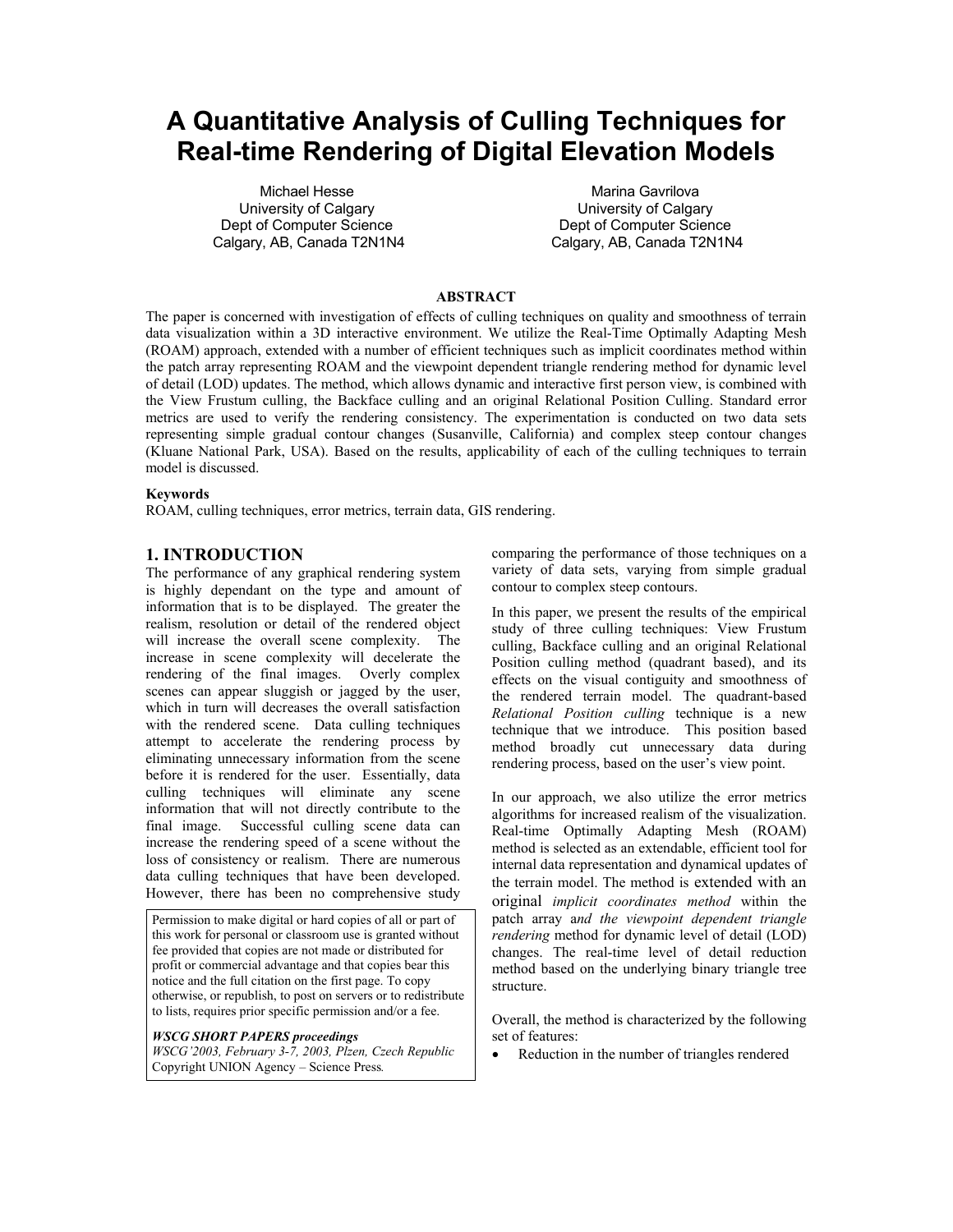- Smooth, continuous changes between different surface levels of detail
- Dynamic generation of levels of detail in realtime
- Introduction of implicit coordinates method within the patch array for more efficient ROAM representation
- Introduction of the viewpoint dependent triangle rendering method for dynamic level of detail (LOD) updates
- Implementation of culling techniques, including the original Relational Position culling for more efficient terrain rendering
- Application of error metrics for increased smoothness and contiguity

The terrain data sets studied are the simple gradual contour changes (Susanville, California) and the complex steep contour changes (Kluane National Park). The data sets are represented by greyscale Digital Elevation Maps of 1024 pixels by 1024 pixels.

Each experiment set is internally represented by three quadrant detail levels, corresponding to 16, 64 and 128 nodes per side within the binary tree structure. Determining which combination of techniques work best for each dataset is accomplished by examining load time, total number of triangles per path, total number of culled triangles per path, number of frames per second and the number of triangles per frame. In addition, the resulting rendered terrain is examined for cracking and popping to confirm the visual contiguity. The occlusions culling techniques are individually and collectively combined with ROAM technique and examined with the different complexities of terrain data and representations of detail levels within the binary tree. In addition, three error metric algorithms are implemented (measuring cracking, popping and examining the rendered terrain within and outside the view frustum), guaranteeing smoothness and contiguity of rendering.

The examination of unique combinations of culling and error metric techniques allows us to derive a set of heuristics for determination of the most beneficial combination based on the characteristics of the terrain data. This, in turn, leads to the development of dynamically driven GIS system that could immediately adapt to changing conditions based the rendered data. This information is essential for designing more efficient applications that can easily be introduced into the growing Geographical Information System industry, with obvious applications in computer graphics, visualization and computer modelling areas.

# **2. RELATED WORK**

In the past decade, a significant progress has been achieved in developing efficient GIS rendering techniques and a variety of their applications. The research usually is concerned with the data representation and efficient algorithms for performing dynamic level of detail (LOD) changes [Lindstrom, Duchaineauy, DeBerg, Turner, Zhao], implementing culling techniques[Assarsson, Coorg, Zhang], verifying data consistence and smoothness through error metrics [Carr, Lindstrom] as well as utilizing tools for more realistic displaying of data [Blow, Carr].

In 1996, P. Lindstrom [Lindstrom] proposed the real time continuous level of detail terrain rendering algorithm that focuses on a block based mesh structure. In this paper, we expand Lindstrom's error metric design to better fit the ROAM approach and the data culling methods that we introduce. The ROAM algorithm, developed by Duchaineauy [Duchaineauy], was the natural continuation of Lindstrom's algorithm. The ROAM algorithm uses split and merge functions to dynamically adjust similar triangles and construct the terrain mesh. Instead of the ROAM technique being driven by a bottom up approach, as with Lindstrom's algorithm, ROAM uses a priority queue structure to determine which of the triangle diamonds need to be split or merge. These two major enhancements enable the ROAM algorithm to be significantly faster than Lindstrom's algorithm.

In this paper, we maintain the framework of Duchaineauy's ROAM algorithms while examining ROAM's interaction with various culling and error metric techniques. We extend the approach with the implicit coordinates method within the patch array and the viewpoint dependent triangle rendering method for dynamic LOD changes. Alternative data structures (such as TIN, Delaunay triangulation) methods were studied in [Carr, Zhao] however they were not as suitable as the ROAM technique due to their complexity and heavy computations. Data culling techniques are used to determine which information needs not be rendered without loss of realism or generality. The methods chosen for this project have been studied in [Coorg, Assarsonn, Zhang]. In our paper, we utilize normal masks to determine groups of unnecessary data. This technique is easily combined within ROAM. We also introduce a novel Relational Position culling technique for increased efficiency. Quantitative analysis of culling techniques in combination with error metrics provides valuable insights on the best approach depending on the terrain model rendered.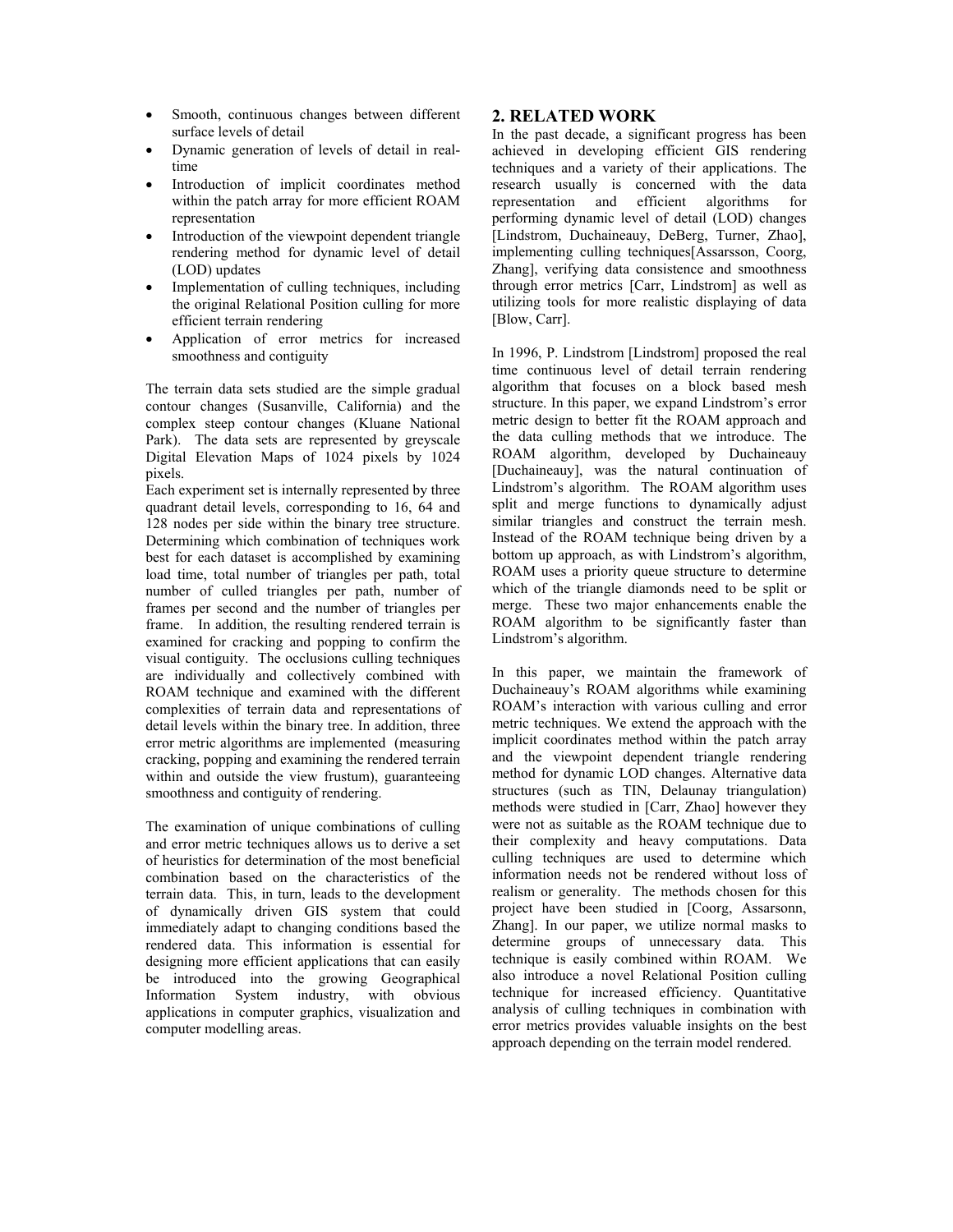# **3. TERRAIN DATA REPRESENTATION**

Digital Elevation Model (DEM) can refer either to a specific elevation file format or to sources of elevation data in general. Digital elevation model data is usually stored as an array of regularly spaced elevation values, referenced horizontally either to a Universal Transverse Mercator (UTM) projection or to a geographic coordinate system [Docks]. The grid cells are spaced at regular intervals along south to north profiles that are ordered from west to east. A standard grid posting is interpolated directly from the contour files to create DEMs with  $10 - 90$  meter  $\leq 1$  -3 arc second) resolution (depending on the source paper map scale or contour interval). The U.S. Geological Survey (USGS) produces five primary types of elevation data: 7.5-minute DEM, 30-minute DEM, 1-degree DEM, 7.5-minute Alaska DEM, and 15-minute Alaska DEM. In this paper, we use the greyscale Digital Elevation Model (DEM) as the data source. Each shade from black (low) to white (high) represents a height level in context of the entire contour model. The height levels are not defined directly but rather as a ratio from low to high where true black would represent 0% height and true white would represent 100% height. The base dataset DEMs chosen for this project are Susanville, California (Fig. 1) and Kluane National Park (Fig. 2). The Susanville DEM represents progressive contours with gradual elevation changes where the Kluane DEM illustrates sudden steeper elevation changes.



**Figure 1. Susanville, California** 



**Figure 2. Kluane National Park, Canada** 

**4. REAL-TIME TERRAIN RENDERING**  Our approach to terrain data rendering is based on the Real-time Optimally Adapting Mesh (ROAM) method. The idea is to create a system for constructing triangular meshes for view dependent terrain visualization. The ROAM system constructs a consistent and dynamic detail representations of terrain data by utilization of two main priority queues. They are driven by *split and merge*  operations that adjust the terrain detail level dynamically. The split and merge functions are both built and changed from the data information held within a preprocessed Binary Triangle Tree data structure. In addition, we use a specific Level of Detail procedure to reduce the total amount of computations needed to render the terrain data.

# **4.1 Split and Merge Function and Queues**

The ROAM algorithm is built around a Binary Tree structure that supplies triangle information for the split and merge functions [Lindstrom]. These two functions are the driving force behind the dynamic view-dependant rendering method. Two triangles that share the same base and are on the same detail level are referred to as a *diamond* (Fig. 3). The split operation adds a new vertex at the diamond's center resulting in the creation of four new right-isosceles triangles, which will increase the number of triangles representing a terrain area. As the number of triangles increase, the detail level that can be represented will also increase. The merge operation works inversely to the split operation [Duchaineauy].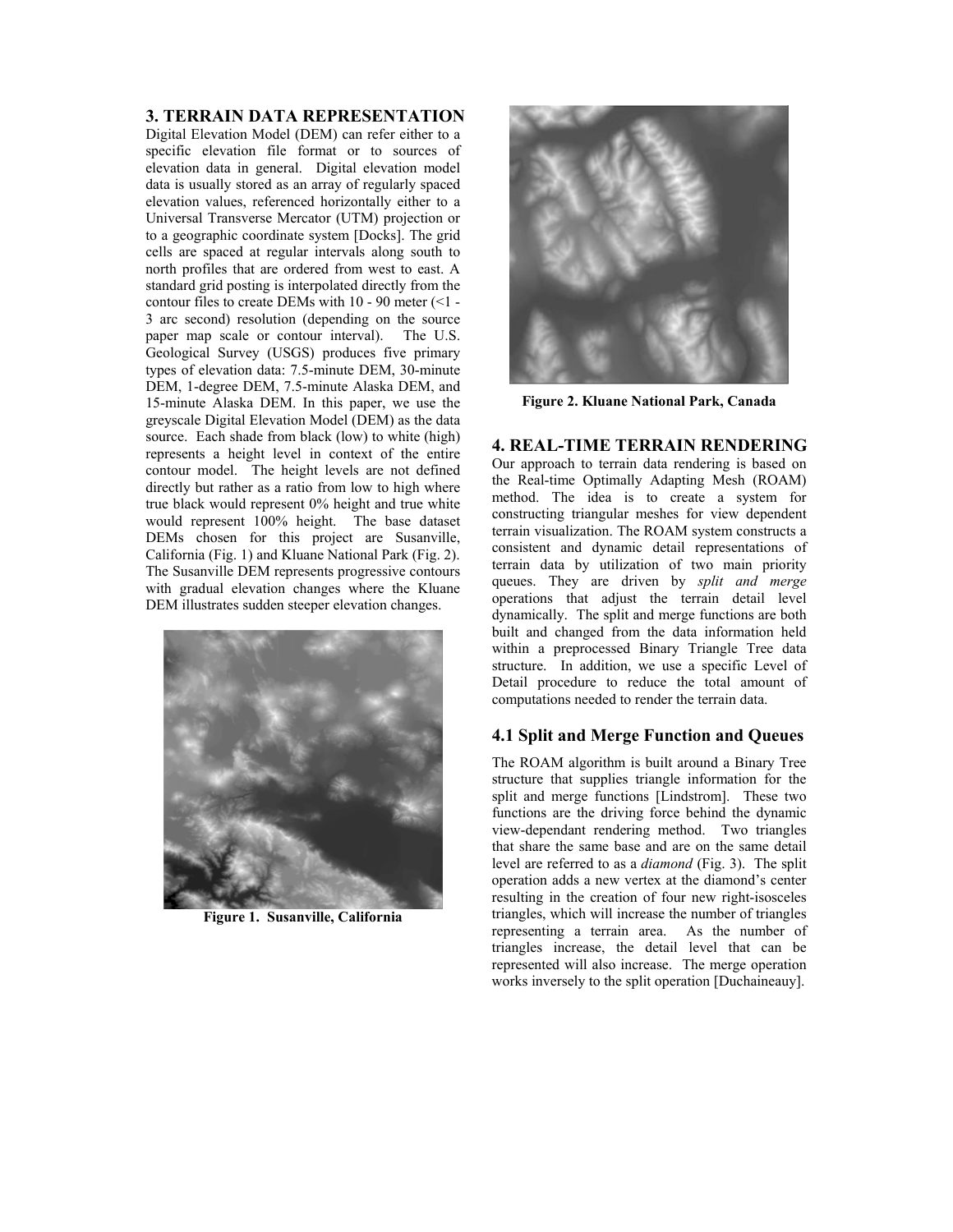

**Figure 3. Split and Merge Operations** 

In our implementation, the split and merge operations provide a flexible framework for making detailed updates to the triangulated mesh. The basic idea of each queue is to keep the priorities for each individual triangle in the mesh triangulation. The split operations would then start with the base triangulation level in the queue and then repeatedly split the triangle until the highest priority triangle is reached. The only requirement for the split priority queue is that the child's priority level must not be more than its parent's. The merge priority queue allows the merge operation to start from the previously rendered mesh triangulation. This allows a more consistent and quicker frame-to-frame coherence. The merge operation, which is similar to the split queue, uses this queue as the starting point of approaching merging of triangles.

#### **4.2 ROAM Implementation**

The ROAM implementation used in this paper is an extrapolation of three main sources. In [Duchaineau], the basic Real-time Optimally Adapting Meshes algorithm that is based on a binary tree structure is given. Each tree node references isosceles right triangles that can be split recursively and stored as the nodes child. The recursive splitting and storing would continue until the desired detail level is reached. In [Lindstrom], a structure called a Quad tree that is used to represent a patch or quadrant with the total landscape is described. A Quad tree recursively tessellates the landscape creating an approximation of the height dataset. The Quad trees are very simple and efficient, however the atomic mesh polygon is changed from the isosceles right triangle to a patch of triangles. Combinations of the above techniques are studies in [Turner].

This paper continues on with the idea of patches and quadrants described in [Lindstrom] and [Turner], which we use to create and manage the mesh approximation within the terrain's landscape. We use the *implicit coordinates method* within an array of patch objects to ensure more efficient memory usage. Implicit coordinates, within the landscape, are stored for the isosceles right triangles that will be rendered onscreen. The advantage of our approach to data representation is that implicitly defining coordinates saves 36 bytes of RAM per triangle by not having to reference the explicit X, Y and Z coordinates. An index within the patch array references an individual Binary Triangle Tree that in turn stores the references to each triangle level of detail for that patch. The size of the patch determines the relative size of each patch within the landscape. The array size must be defined before the program can be executed. The patch objects are held within the Landscape object. The landscape object is built by combining each patch section until the entire terrain is rendered.

#### **4.3 Level of Detail (LOD)**

A conventional method to reduce the amount of computations needed to render a complex scene is to apply Level of Detail (LOD) techniques [Turner]. In this paper, we extend the LOD technique with the *viewpoint dependent triangle rendering* method, which allow more flexible information storage for dynamic and interactive first person view rendering. To accommodate this feature we allow portions of the terrain that are currently too far away to be rendered with few triangles, and also allows the same sections of terrain to be rendered with more triangles if the viewpoint moves closer. We accomplish this task by examining the field of view with the view frustum to determine which patch sections need more detail due to their proximity to the user.

## **4.4 Binary Tree Triangle Data Structure**

To satisfy the LOD requirement a binary triangle tree structure will be used to hold the various levels of detail that is needed by the graphics-rendering engine. In the case of ROAM, a binary triangle tree structure, or a *bintree*, is a recursive structure where, at its lowest level, represents a right-isosceles triangle. Each subsequent level of the tree splits the triangle by subdividing. This is accomplished by adding an edge from the apex vertex to the midpoint of the hypotenuse of the triangle. This division produces two smaller right-isosceles triangles that can be further subdivided. The left-child representation in the bintree is the child that is on the left splitting edge when the triangle is viewed with the apex point on top and the base at the bottom. The right-child is the child to the right of the splitting edge. The base-neighbors is the neighboring tree that shares the hypotenuse edge of the tree and the right and left neighbors are those adjacent triangles that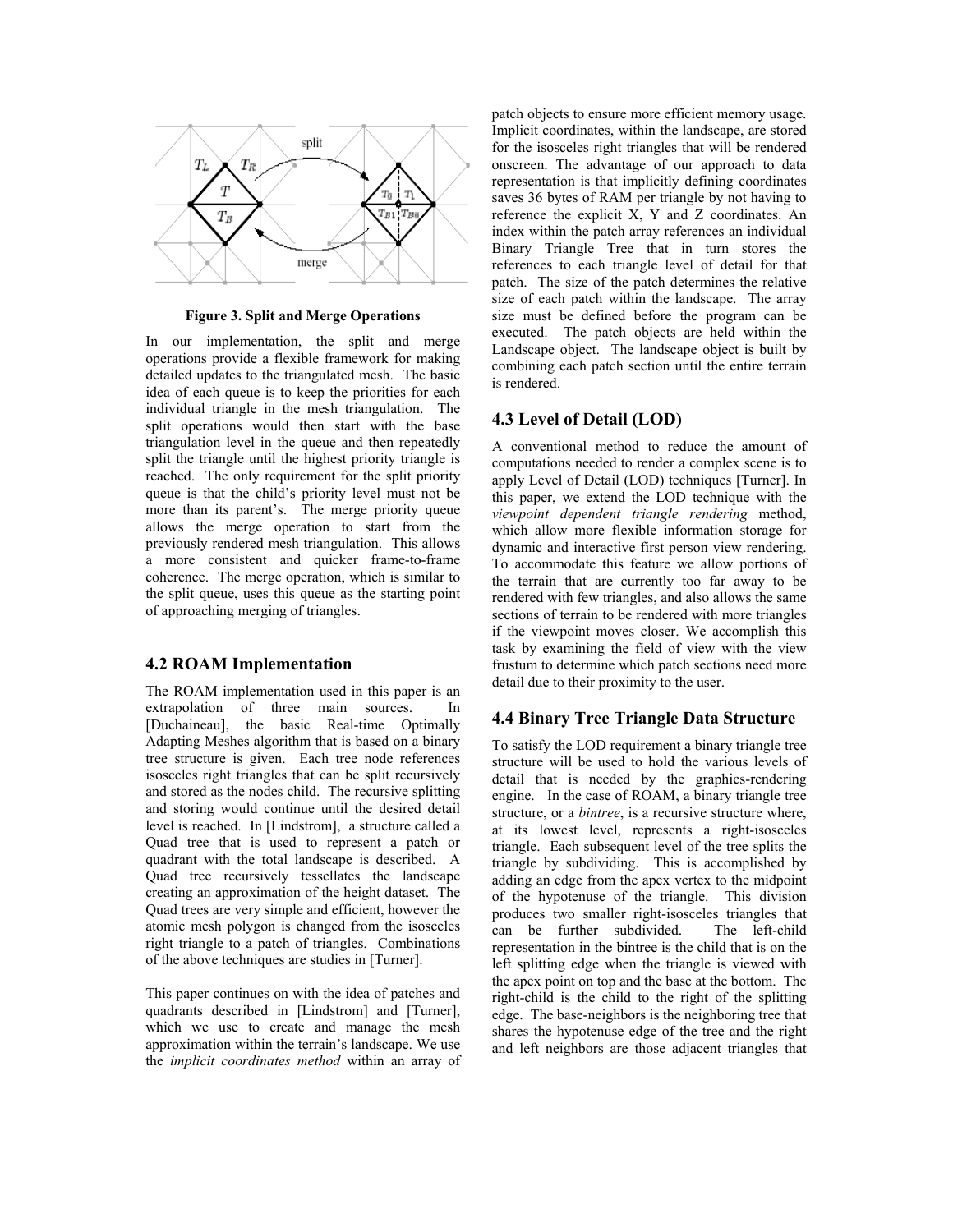share the hypotenuse of the right and left children respectively.

In our implementation, each patch of terrain will have an individual bintree to define the triangle detail levels. The triangle bintree structure starts with the base terrain, either the least detail representation or the detail level from the previously rendered image, in the leaf components of the structure. If a particular leaf, which holds an individual triangle of the meshed terrain image, needs to increase in detail, then the leaf will split into smaller pieces or new leafs. This transformation will also cause the triangle represented by that leaf to split. We determine the need for a change in detail level by examining the corresponding error metrics (see Section 5).

# **5. DATA CULLING TECHNIQUES**

*Data culling* is a process of selecting, from the whole scene, particular information that needs to be rendered. Culling at this level is often achieved by using geometry-based methods to determine which scene information needs to be rendered. Although geometric approaches are popular, there are other algorithms that can be used to accomplish the same task by examining the relationships and positions of scene data without directly calculating geometric measures. In this section, three types of geometric culling algorithms that we implements are discussed: View Frustum Culling, Backface Culling and an original Relational Culling technique based on a preprocess point of view approach.

*The view frustum* is the volume of space that includes everything that is currently visible from a given viewpoint. Six planes arranged in the shape of a pyramid with the top removed, define the view frustum area. If a point or object is inside this volume then it is within the frustum area and is potentially visible. Although the point or object is within the view frustum area, it still may not be rendered due to its positional relationship with the other points and objects within the users view. If a point is outside of the frustum then it is not visible to the user and it needs not be rendered. To determine the position of the points and object, their bounded volumes are computed. Bounded volumes are illustrated by surrounding objects with a specific geometric shape that are located near to each other. The geometric shape is then referenced to determine the position of the object with respect to the frustum area. If the bounded volume lies on one of the frustum edges then that bounded volume is further subdivided into smaller bounded volumes until each object is either determined to be inside or outside the frustum area. If at the lowest detail level an object

still lies on a frustum edge, the portion of the object inside the frustum area is rendered while the rest is culled.

Historically, the geometric shapes used as bounded volumes are boxes, or spheres. For this project, geometric spheres have been chosen. We store the essential information described by the bounded spheres in the hierarchies of bounded volumes as a Direct Acyclic Graph (DAG). The root node of DAG is connected to the subsequent inner bounded volume nodes, which in turn continue until the final child level of the graph. This level holds the individual object descriptions. This structure will allow for quick and easy access of object information based on their relative positions.

The second method that we implement in this project is the *Backface culling*. Based on a user's eye-space, Back-facing polygons are located on the far side of an opaque object. Once the polygons are determined to be Back-facing, they are culled before the scene is rendered. We calculate the normal of the projected polygon. Testing polygons within a scene for backfacing properties requires that each polygon be subjected to the back-facing test. This test involves calculating the polygon's normal and the vector formed from the viewing point to any point on the polygon. Although the rendered scene is displayed in three-dimensional space the normal calculation is calculated as if the scene were represented in twodimensional space. The geometric calculation will result in either  $(0,0,a)$  or  $(0,0, -a)$  where  $a>0$ . A negative *a* represents a polygon that is pointing into the screen, or front facing where a positive *a* represents a back-facing polygon that in turn will need to be culled from the scene.

The third technique that we introduce is the original *Relational Position Culling* technique, based on preprocessing the terrain landscape into patches (see Figure 8). Each patch would contain the Binary Triangle Tree structure of its terrain data and store each triangle's detail information within its node. Additionally, a visibility flag is stored to determine which patch is seen within the view frustum. This approach is developed to quickly cut the generalized unnecessary terrain data from the terrain data set. Initially, the algorithm determines the frustum triangle corners from a two-dimensional (2D) view frustum, which gives the algorithm the user and user's viewpoint's positions. These three points are used to determine the minimal rectangle that encompasses the 2D view frustum. Any points not within this rectangle are immediately culled. Advantages of this method is its simplicity and performance, that will be discussed in the experimental section.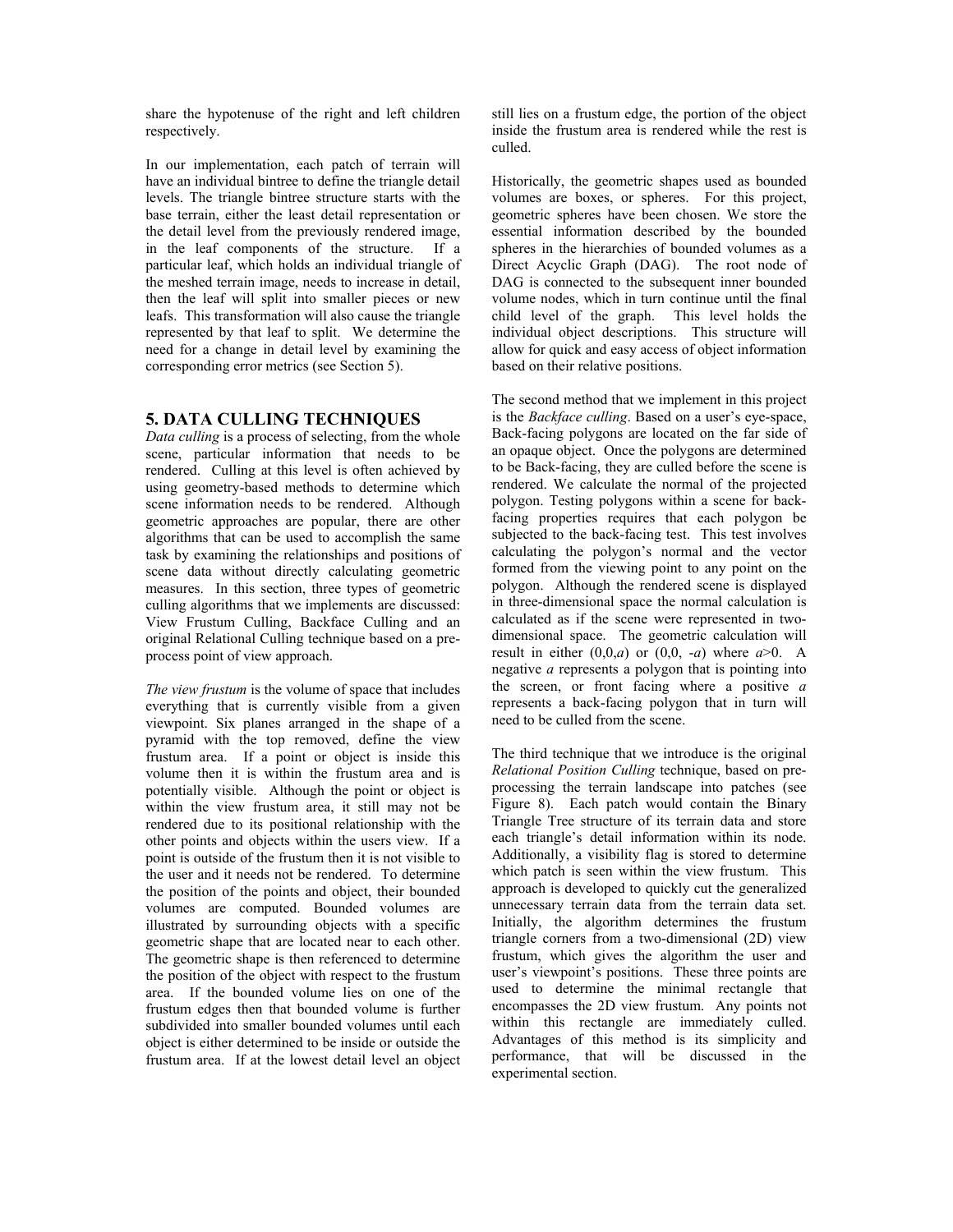# **6. ERROR METRICS**

The ROAM method described above in combination with dynamic LOD algorithm is an accurate and consistent algorithm for constructing terrain meshes that optimize a flexible, view-dependant error metrics. The use of error metrics in this fashion produces guaranteed error bounds that achieves specified triangle counts directly. We utilize three major error metric techniques in order to obtain realistic terrain rendering and validate the proposed culling techniques. They help to determine which polygons need to be rendered and to validate the terrain for realism.

*Cracks* are introduced in a rendered terrain mesh when two adjacent nodes are not subdivided to the same detail level. The addition of cracks will prevent the user from gaining an accurate or realistic perception by viewing the rendered terrain. To avoid cracks ensure that the two neighbours nodes have the same number of vertices before being rendered. Checking the node neighbours in all four directions while rendering the node can determine if a crack exists.

*Popping* occurs when the rendered terrain does not move smoothly giving the impression that the background mesh pops up and down due to the adding and removing of vertices. Popping can be rectified by producing only a limited number of levels of details based on the terrain data and can measured visually by looking at the terrain as it is being rendered.

Using *View First Frustum error metric* easily allow the terrain to be rendered to differentiate detail level by examining the rendered terrain within and outside the view frustum.

#### **7. EXPERIMENTAL RESULTS**

The algorithms were implemented in Open GL environment, in a form of a user-friendly real-time interactive software, which also allowed 'flythrough' over the rendered terrain. A variety of parameters could be selected from the drop-down menus, such as patch sizes, culling technique to be used, error metrics, rendering views or automated pre-selected paths. Numerous statistics were measured, including initialization time, number of culled triangles, number of triangles per path, number of frames per second and the number of triangles per frame (Figure 4).



**Figure 4. Sample Rendering of ROAM (abovesurface, below-triangulation)** 

The main goal of this research was to determine more efficient methods for terrain data representation, based on the dataset attributes. This was accomplished by examining each combination of culling techniques, View frustum, Position based and Backface culling on two different terrain data sets. The first data set is a representation of the town of Susanville, California, which symbolizes a set of simple and gradual terrain height contours. The second dataset, Canada's Kluane National Park represents a more detailed and steep set of height points. Each terrain data set will have a consistent input path that will be defined prior to each map being loaded. Both terrain datasets will be examined by the size of each patch, which is referenced, by the size of its corresponding patch array. The array size number represents the size of the 2D array.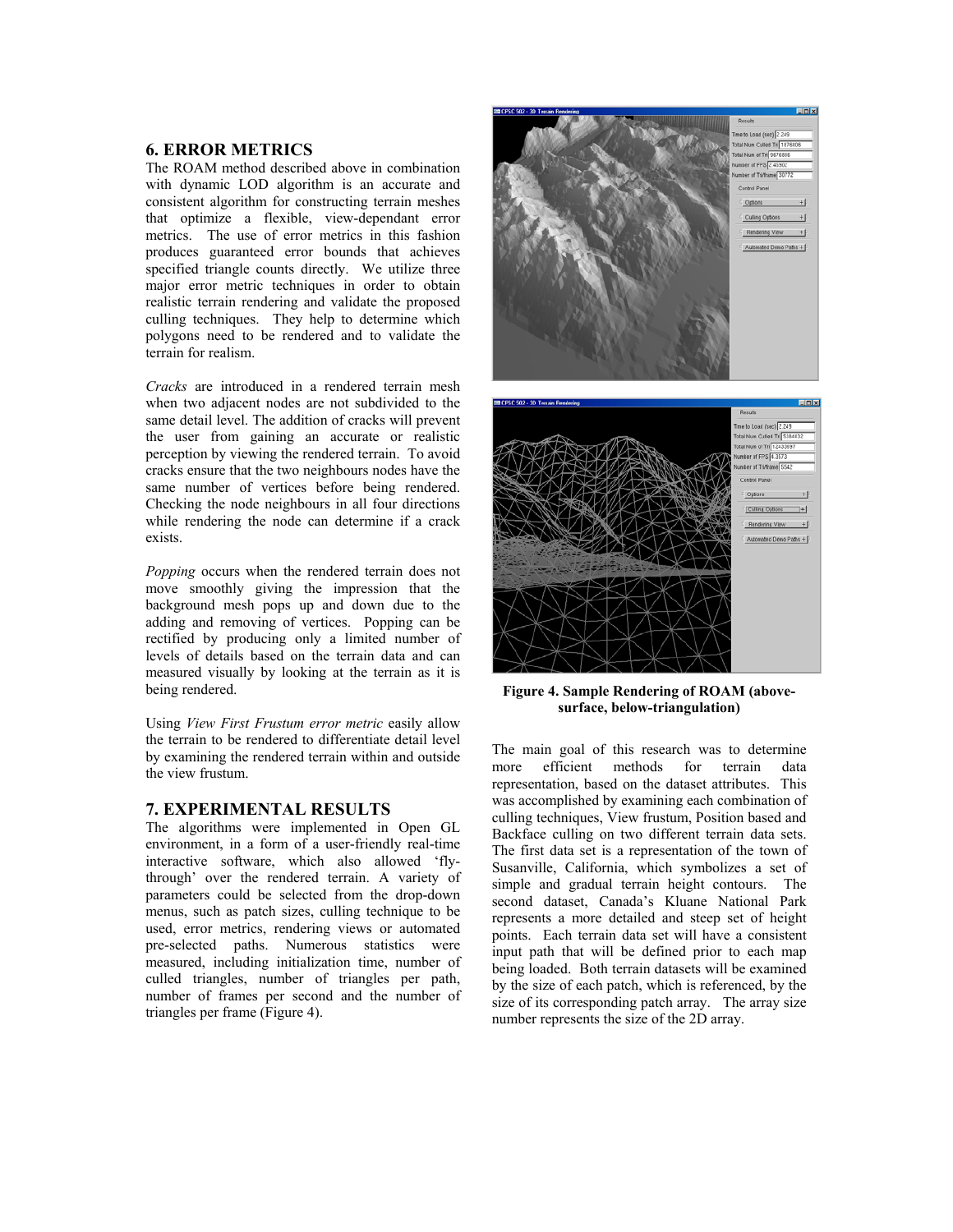When examining the results from the aforementioned experiment, several relationships were observed throughout the entire procedure. One of the most notable observations was the change of the number of frames per second (frame rate) during each of the paths corresponding step. Figure 5 demonstrates the change in frame rate with View Frustum, Position based and Backface culling enabled with three distinct patch sizes represented by their corresponding array size. The size-16 frame rate performs as expected with the graph trend line remaining rather flat and consistent throughout the entire experimental path, except for its initial load up stage, which is completed by the 25th frame. The size-64 frame rate demonstrates some interesting qualities. The first 100 frames emulates a similar pattern as the size-16 trend line with the exception of a consistently lower frame rate due to the increase of the number of patches that need to be rendered. The size-64 trend illustrates a significant increase in frame rate from frame 100 to 170.



**Figure 5. Frames per Second Chart** 

The same pattern is noticed when examining the number of triangles per frame (Fig. 6). The decrease in triangles per frame also corresponds to the first left hand turn. This is due to the quick pace of the turn and the difficultly of the rendering engine to propagate the necessary triangle detail levels before the next turn begins. As each turn is performed, the viewed landscape's true detail level is reduced.

The number of triangles per frame continues to reduce as the turn progresses. This is the result of the view frustum largely shifting out of the frame of view. The trend line flattens as the forward movement allows the rendering engine time to increase the detail level of each frame, due to the limited changes in the view frustum. As the next turn progresses, the number of triangles per frame reduces and the trend line continues to decrease. The

rise of the size-64 trend line frame 180 is due to quick left and right turns which would leave the middle section of the view frustum untouched with only the frustum edges needing to be recomputed. The largest increase in the size  $-64$ 's trend line is due to the experimental path moving directly backwards.

The trend line in Figure 6 also demonstrates the experimental path's turn and increases its steep drop corresponding to the reduction of the number of triangles per frame. A similar correlation can be seen through examining the size-128 Number of triangles per Frame trend lines. As expected, due to the even smaller patch size, any view frustum change is amplified and can be seen as a more significant change in its trend line. Additionally, the size-128 Frames per Second trend line illustrates the same basic relationship as the size-64 trend line, but due to the size-128's smaller patch sizes, the change between frame rates appears more gradual.



**Figure 6. Number of Triangles per Frame** 

The experimental path using Susanville data, illustrates the same consistencies as the Kluane data. This demonstrates that the change of landscape parameters and detail levels hold little correlation of this experimental path's resulting data.

Additional experiments illustrate that having either the Position based culling or the View Frustum culling techniques correlate in the same fashion as Figure 6, both Position and View Frustum techniques active. However, the position based culling is more susceptible to the frustum change than the frustum technique.